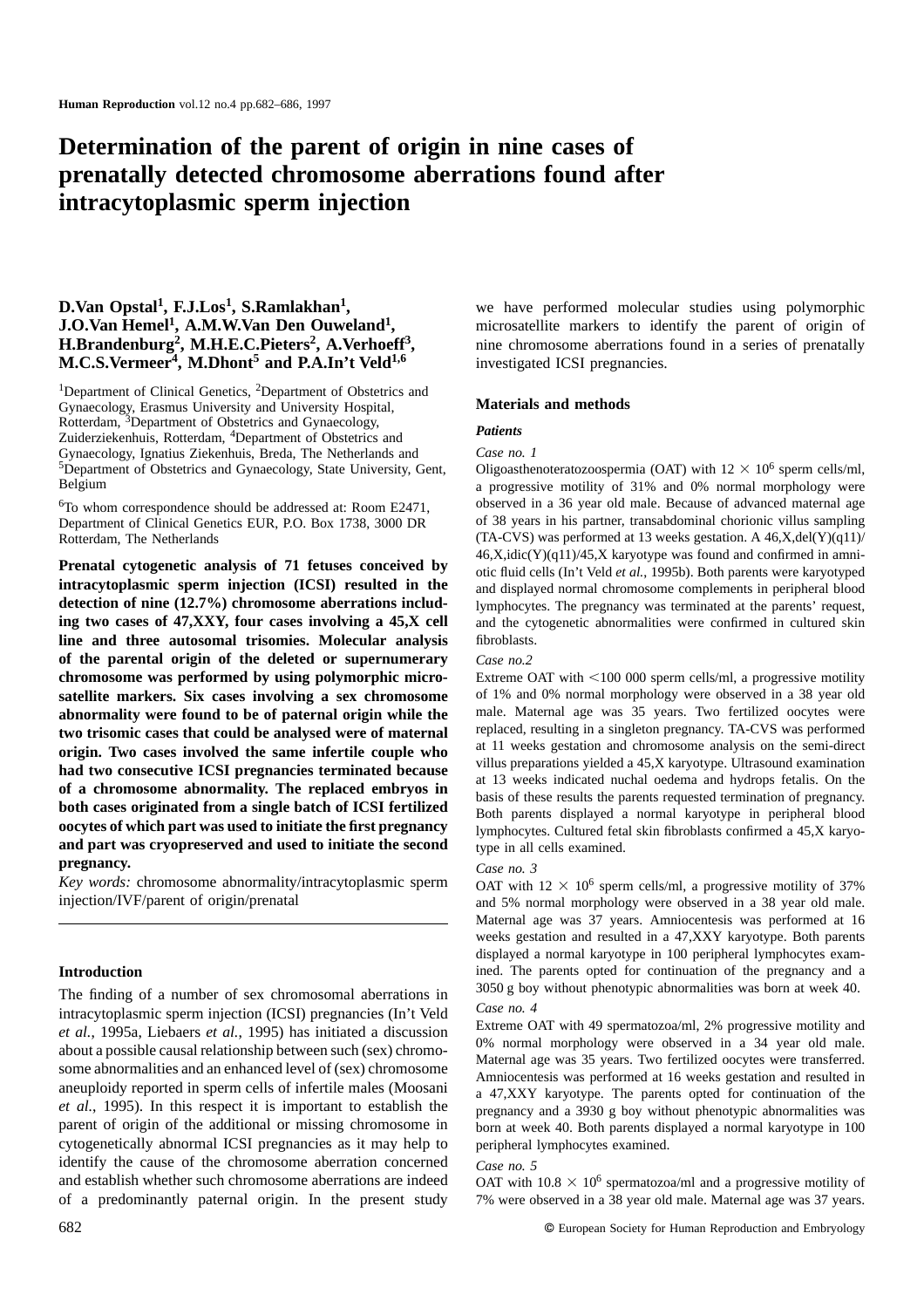gestation resulted in a mosaic  $45, X/46, XY$  karyotype in fetus 1 and 46,XY in fetus 2. The karyotypes were confirmed by interphase spermidine, 0.75 µl 1% W1 (BRL), 0.1 µl  $\alpha^{32}P$ -dCTP, and 0.1 µl fluorescent in-situ hybridization (FISH) on uncultured amniotic fluid Taq-polymerase (5 U/µl) (Gibco, BRL). Samples were processed cells at week 14 of gestation. The parents opted for a selective through 25 cycles for fresh and 40 cycles for slide-extracted DNA feticide. No fetal tissues were available for confirmatory chromosome samples, consisting of 1 min at 94°C for denaturation, 1 min at 55°C studies. Both parents presented with a normal karyotype in peripheral for annealing and 1.5 min at 72°C for extension. The amplifications blood lymphocytes. were performed in a Perkin Elmer Cetus DNA thermal cycler

normal morphology were observed in a 33 year old male. Maternal methanol, dried and exposure  $\frac{22 \text{ years}}{\text{A}}$  Ampiggantaris was performed at 21 weeks gestation age was 32 years. Amniocentesis was performed at 21 weeks gestation<br>because of an ultrasound abnormality (double bubble; duodenal<br>obstruction). A 47,XY, +21 karyotype was observed and the pregnancy<br>was terminated methods was terminated at the parents' request. Subsequent chromosome<br>analysis of cultured fetal skin fibroblasts confirmed the trisomy 21 Loci that were examined for each of the chromosomes involved

15 and TA-CVS resulted in a  $47, XY, +18$  karyotype. No fetal tissues were available for confirmatory chromosome studies. **Results**

fetal skin fibroblasts. 33.3 years.

(CBAVD) yielded  $0.1 \times 10^6$  sperm cells. The patient displayed heterozygosity for the deltaF508 cystic fibrosis mutation. Because of trisomy 18 and one case of trisomy 21 (Table III). a maternal age of 39 years, amniocentesis was performed at 16 weeks The parent of origin was determined via the analysis of gestation resulting in a 47,XX, +18 karyotype. The pregnancy was polymorphic microsatellite repeat gestation resulting in a 47,XX,+18 karyotype. The pregnancy was polymorphic microsatellite repeats, except in case 1, in which terminated at the parents request, and the trisomy 18 confirmed in a structurally abnormal Y ch

DNA was extracted from chorionic villus chromosome slides (case and multiple informative markers were analysed for each nos 5,7) by scraping the cells into 10 mM NaCl/10 mM EDTA and individual case. In the three 45,X cases (cases 2, 5 and 8) centrifugation for 15 s at 10 000 *g*. The cell pellet was then the parent of origin of the remaining sex chromosome was resuspended in 25 µl 50 mM NaOH and boiled for 20 min. After established by comparison of the allelic data of father, mother neutralization with 1 M Tris–HCl pH 7.5 the suspension was spun and fetus (Table I). Analysis of the allelic data for marker<br>DXS538 in case 2 showed three different alleles: the father is

system which was either based on the use of radioactive nucleotides<br>or on fluorophore labelled primers. In case of a radioactive PCR analyses that the remaining X chromosome in the three 45,X<br>reaction 60 ng of genomic DNA reaction, 60 ng of genomic DNA and  $0.5-2.0 \mu$ l of the DNA solution obtained from the chromosome slides were amplified in a total volume and 4) a similar analysis can be made. When marker DXS454

## **Parent of origin in prenatally detected chromosome aberrations**

Embryo transfer resulted in a twin pregnancy. TA-CVS at 12 weeks with a lower dCTP concentration, 0.45 µl 50 mM MgCl<sub>2</sub>, 1.5 µl gestation resulted in a mosaic 45,X/46,XY karyotype in fetus 1 and  $10\times$ PCR buffer (Gibco BR Gase no. 6<br>
9600. Alleles were separated by electrophoresis on a 6% denaturing<br>
OAT with  $4 \times 10^6$  sperm cells/ml 0% progressive motility and 0% polyacrylamide gel. Gels were fixed with 10% acetic acid/10% OAT with  $4 \times 10^6$  sperm cells/ml, 0% progressive motility and 0% polyacrylamide gel. Gels were fixed with 10% acetic acid/10% pormal morphology were observed in a 33 year old male Maternal methanol, dried and exposed to

analysis of cultured fetal skin fibroblasts confirmed the trisomy 21<br>
karyotype.<br>
Case no. 7<br>
Case no. 7<br>
Parents were identical to those in case no. 1; three fertilized oocytes<br>
Parents were identical to those in case no.

*Case no. 8* Prenatal chromosome studies were performed in 71 fetuses<br>Oligoasthenozoospermia (OA) with  $1.2 \times 10^6$  sperm cells/ml, a resulting from 57 singleton and seven twin pregnancies all Oligoasthenozoospermia (OA) with  $1.2 \times 10^6$  sperm cells/ml, a<br>normal morphology and a progressive motility of 17% were observed<br>in a 33 year old male. Maternal age was 37 years. TA-CVS was<br>performed at 16 weeks gestatio

Case no. 9<br>Mine cytogenetic abnormalities were identified including<br>Microsurgical epididymal sperm aspiration (MESA) in a 37 year old **two cases with Klinefelter syndrome (47,XXY)**, two cases of Microsurgical epididymal sperm aspiration (MESA) in a 37 year old two cases with Klinefelter syndrome  $(47,XX)$ , two cases of a mosaic  $45, X/46, XY$ , one case with a azoospermic male with congenital bilateral absence of the vas deferens  $45, X$ , one case of a mosaic  $45, X/46, XY$ , one case with a (CBAVD) yielded  $0.1 \times 10^6$  sperm cells. The patient displayed mosaic  $46, X, \text{del}(Y)(q11)/46, X$ 

terminated at the parents request, and the trisomy 18 confirmed in a structurally abnormal Y chromosome was present, which cultured fetal skin fibroblasts. was considered to be of paternal origin by definition, and case *DNA extraction*<br>
<sup>7</sup>, in which insufficient fetal DNA could be obtained.<br>
<sup>2</sup> A series of markers on the X chromosome was tested in

DNA was extracted from peripheral blood of both parents in all cases<br>and from cultured amniotic fluid cells (case nos 3,4,6) or cultured<br>fetal skin fibroblasts (case nos 2,8,9) according to standard techniques.<br>chosen that DXS538 in case 2 showed three different alleles: the father is **Parent of origin studies**<br>
Molecular analysis of parental origin of the additional or missing<br>
Molecular analysis of parental origin of the additional or missing<br>
chromosome was performed using polymerase chain reaction ( of 15 µl containing 60 ng of each primer, 0.1 µl 100 mM dNTP-mix in case 3 is taken as an example, it can be seen (Table I) that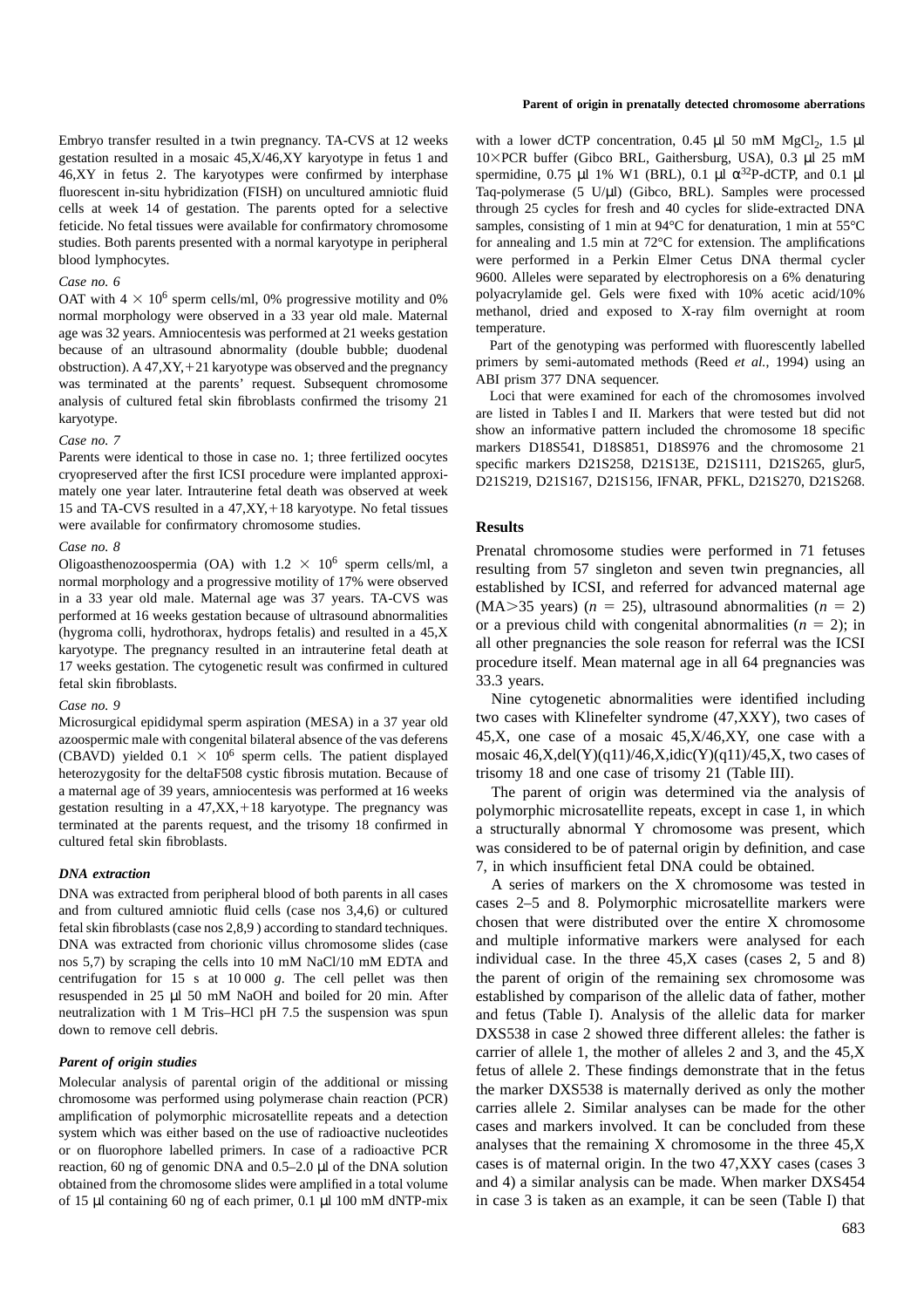| Table I. Parent of origin analysis of X chromosome abnormalities |                |          |           |                |         |                      |  |
|------------------------------------------------------------------|----------------|----------|-----------|----------------|---------|----------------------|--|
| Marker                                                           | Location       | Case no. |           |                |         |                      |  |
|                                                                  |                | 2        | 3         | $\overline{4}$ | 5       | 8                    |  |
| <b>DXS996</b>                                                    | p22.32         | NT       | 2/1.3/2.3 | NT             | NT      | 2/1.3/3              |  |
| <b>DXS999</b>                                                    | p22.2          | NT       | 2/1.2/2.2 | NT             | NT      | 2/1.2/1              |  |
| <b>DXS451</b>                                                    | p22.13         | NT       | 2/1.3/2.3 | NT             | NT      | 2/1.1/1              |  |
| <b>DXS538</b>                                                    | p21.1-p11.21   | 1/2.3/2  | 1/1.2/1.1 | 2/1.3/1.2      | 3/1.2/2 | 2/1.2/2              |  |
| <b>DXS993</b>                                                    | p11.4          | NT       | 2/1.2/1.2 | NT             | NT      | 2/1.3/3              |  |
| DXS1068                                                          | p11.4          | NT       | 1/1.1/1.1 | 2/1.1/1.2      | 1/1.1/1 | $\frac{3/1.2/2}{NT}$ |  |
| DXS426                                                           | p11.3-p11.23   | 3/1.2/2  | 1/1.2/1.1 | NT             | NT      |                      |  |
| DXS991                                                           | p11.21         | 1/1.2/1  | 1/1.1/1.1 | 2/1.3/2.3      | 2/1.3/1 | NT                   |  |
| DXS453                                                           | q12            | 1/2.3/2  | 2/1.3/1.2 | NT             | NT      | NT                   |  |
| <b>DXS990</b>                                                    | $q21.33 - q22$ | 2/1.2/1  | 2/1.3/1.2 | 1/2.2/1.2      | 1/1.2/1 | 2/1.2/1              |  |
| <b>DXS454</b>                                                    | q21.33         | 1/1.1/1  | 3/1.2/1.3 | NT             | 1/2.3/2 | NT                   |  |
| DXS1001                                                          | q24            | NT       | NT        | 3/1.2/2.3      | NT      | NT                   |  |
| <b>DXS984</b>                                                    | q27.1          | NT       | 1/2.2/1.2 | NT             | NT      | 1/1.2/1              |  |
| <b>DXS998</b>                                                    | q27.3          | NT       | 1/2.2/1.2 | NT             | NT      | 1/2.3/2              |  |

Allelic data are given in the sequence father, mother, fetus; informative alleles are underlined;  $NT = not tested$ .

| <b>Table II.</b> Parent of origin analysis of trisomy 18 and trisomy 21 |                        |                                      |                           |  |
|-------------------------------------------------------------------------|------------------------|--------------------------------------|---------------------------|--|
| Marker                                                                  | Location               | Case no.                             |                           |  |
|                                                                         |                        | 6                                    | 9                         |  |
| D18S542<br>D21S65<br>D <sub>21</sub> S <sub>171</sub>                   | $q21 - q22.1$<br>q22.3 | NT<br>3.3/1.2/1.2.3<br>1.4/2.3/2.3.4 | 3.4/1.2/1.2.3<br>NT<br>NT |  |

Allelic data are given in the sequence father, mother, fetus;  $NT = not$ tested.

| Table III. Cytogenetic abnormalities in ICSI pregnancies |  |  |  |  |  |  |  |
|----------------------------------------------------------|--|--|--|--|--|--|--|
|----------------------------------------------------------|--|--|--|--|--|--|--|

|                | Case no. Karyotype                        | Parent of origin |
|----------------|-------------------------------------------|------------------|
|                | 46,X, del(Y)(q11)/46,X, idic(Y)(q11)/45,X | pat <sup>b</sup> |
| 2              | 45.X                                      | pat <sup>b</sup> |
| 3              | 47,XXY                                    | pat <sup>a</sup> |
| $\overline{4}$ | 47,XXY                                    | pat <sup>a</sup> |
| 5              | 45, X/46, XY                              | pat <sup>b</sup> |
| 6              | $47, XX, +21$                             | mat <sup>a</sup> |
|                | $47, XY, +18$                             | NT               |
| 8              | 45.X                                      | pat <sup>b</sup> |
| 9              | $47, XX + 18$                             | mat <sup>a</sup> |

1994, 1995, 1996; Liebaers *et al.*, 1995). On the basis of these maternal and paternal allele (Figure 1) It can be concluded two series of results, which differ markedly in size and in maternal and paternal allele (Figure 1). It can be concluded from the marker data that the additional X chromosome in composition of the patient group involved, a discussion has for the marker data that the additional X chromosome in evolved about a possible increased incidence of ( both cases of 47,XXY is of paternal origin. In both the trisomy evolved about a possible increased incidence of (sex) chromo-<br>21 case (case 6) and the single trisomy 18 case that could be some abnormalities in ICSI pregnan 21 case (case 6) and the single trisomy 18 case that could be some abnormalities in ICSI pregnancies. In an initial report investigated (case 9) two maternal and one paternal autosome (In't Veld *et al.*, 1995a), a cluste investigated (case 9), two maternal and one paternal autosome<br>can be detected (Table II) It can thus be concluded that the abnormalities was described on a total of 15 prenatal diagnoses can be detected (Table II). It can thus be concluded that the supernumerary chromosome is of maternal origin. performed in a group of women referred for maternal age. It

nancies are frequently found to involve the sex chromosomes. abnormalities in infertile males. Chromosome abnormalties are Apart from the six cases described in the present report, five reported to be present in peripheral blood lymphocytes in



Figure 1. Autoradiograms of polymorphic repeat markers (DXS454 and DXS1001) on chromosome X demonstrating the paternal origin of the additional  $X$  chromosome in two cases of 47, XXY. In both cases one maternal  $(A1$  in case 3 and  $A2$  in case 4) and one paternal allele  $(A3)$  are present in the fetus. Allelic data are given in the sequence father, mother, fetus, from left to right.

Parent of origin of the additional<sup>a</sup> or deleted<sup>b</sup> chromosome;  $NT = not$  cases were found in a series of 585 prenatal karyotypes  $t_{\text{actual}}$  of the additional of detects emoints only  $t_{\text{total}}$ ,  $t_{\text{total}}$  of the context of a large prospective study (two cases of 47,XXY, one case of 47,XXX, one case of 47,XYY the father carries allele 3, the mother alleles 1 and 2, and the and one case of a mosaic 46,XX/47,XXX) (Bonduelle *et al.*, was postulated that the male fertility problems that led to ICSI might in some cases be accompanied by an increased incidence<br> **Discussion** of sex chromosomal abnormalities in sperm cells. This view is Chromosome abnormalities prenatally detected in ICSI preg- based on the relatively frequent occurrence of sex chromosomal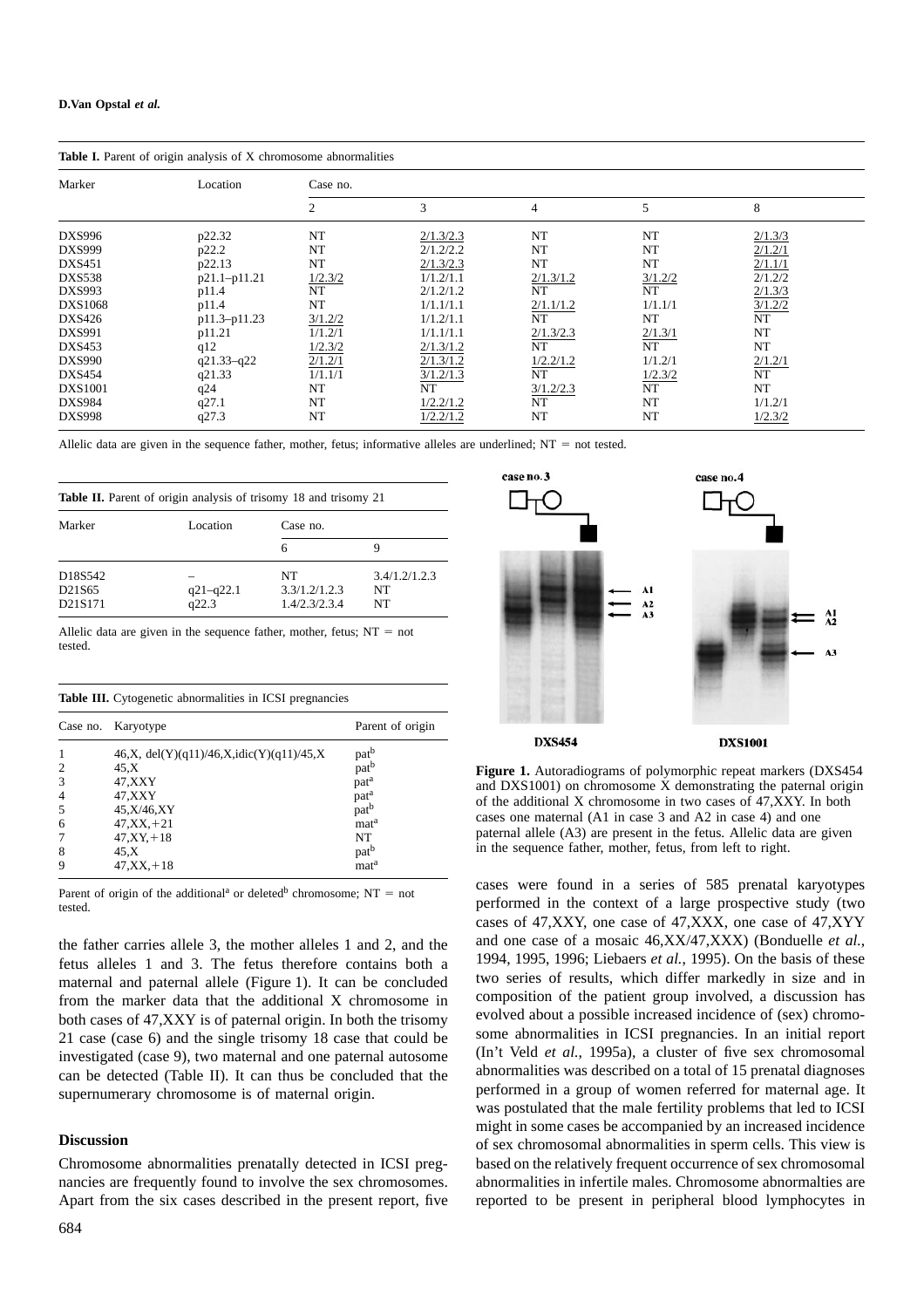16.6% of azoospermic males and in 6.6% of oligozoospermic 39 and 39 years). The second case of trisomy 18 is of particular males (reviewed in De Braekeleer and Dao, 1991). The interest as it involves the couple's second consecutive abnormal 47,XXY karyotype is frequent in both groups. Meiotic division ICSI pregnancy. Both pregnancies were derived from a single in (mosaic) carriers of such a chromosome defect may lead to batch of ICSI fertilized oocytes. In the first pregnancy a hyperhaploid XY-containing spermatozoa (Cozzi *et al.*, 1994; complex mosaic involving a 45,X cell line and a derivative Y Chevret *et al.*, 1996). In chromosomally normal infertile males chromosome was found; in the second pregnancy, in which an increased incidence of XY disomic spermatozoa was frozen embryos were used, a trisomy 18 was detected. It noted (Moosani *et al.*, 1995), possibly resulting from gonadal should thus be concluded that the initial batch of ICSI fertilized mosaicism not detected in peripheral blood (Persson *et al.*, oocytes contained at least two chromosomally abnormal

samples to 71 cases in which a total of nine chromosome while the second case could not be analysed. Although such abnormalities were found, of which six were of a sex chromo- a repeated abnormal cytogenetic result might be coincidental somal nature. If a (sex) chromosome aberration in an ICSI- it may also point to an increased risk of chromosome anomalies derived pregnancy is due to aneuploidy in spermatozoa, the in ICSI fertilized oocytes or to a defect in post-implantation supernumerary or missing chromosome should be of paternal selection mechanisms. origin. We therefore performed a parent of origin analysis and The 12.7% chromosome abnormalities in the present series found that all six sex chromosome abnormalities were indeed is an order of magnitude higher than the  $\sim$ 1% reported in the paternally derived. In the two cases of XXY the abnormality Brussels study (Bonduelle *et al.*, 1996). However, comparison was most likely due to an error in male meiosis and related of these incidences is hazardous as the latter is a prospective to chromosomally abnormal spermatozoa. In the four cases study involving consecutive ICSI pregnancies from a single involving a 45,X cell line the mechanism is less clear: two centre while the present series consists of a selected population cases presenting a non-mosaic 45,X karyotype most likely referred for prenatal diagnosis and involves five different ICSI resulted from a paternal meiotic error, although mosaicism centres. It is evident that a reliable estimate of the frequency and post-zygotic chromosome loss can never be entirely of chromosome abnormalities can only be derived from large excluded. Mosaicism is found in most patients with Turner's prospective studies. Since major differences in methodology syndrome (Chu *et al.*, 1996) suggesting that most non-mosaic exist between centres (Feichtinger *et al.*, 1995), and patient 45,X cases do not come to term. In this respect it is interesting selection criteria are not standardized, such studies should to note that the two non-mosaic 45,X cases were characterized encompass multiple centres. In this respect the patient selection by severe ultrasound abnormalities early in gestation with criteria are of particular importance as the various sub-types consequent intrauterine fetal death in one case. In the two of male infertility are characterized by different types and cases of mosaic 45,X a post-zygotic mitotic error is the likely frequencies of genetic abnormalities. In particular the sperm causal mechanism; in case 1 this error may be due to the count taken as a guideline for referral for ICSI may be of instability of the idic (Y) chromosome resulting in either the importance. As some genetic risks like chromosome aberrations partial or complete deletion of the chromosome. The idic  $(Y)$  in infertile males are linked to the degree of oligozoospermia itself probably originates from an error in the paternal meiosis, (Chandley, 1984), it cannot be excluded that differences in or is inherited from the father in whom a gonadal mosaicism, patient selection criteria may lead to differences between possibly related to the oligoasthenoteratozoospermia, could centres in the frequency of chromosome aberrations found in not be excluded. ICSI offspring.

Although in some cases the paternal origin of the sex chromosome abnormalities is suggestive of a sperm-related<br>
origin of the defect, it should be stressed that these results are<br> **Acknowledgements**<br>
We thank Prof. H.Galjaard and the Foundation for Clinical Genetics<br>
We than not necessarily related to the fertility problems in the male, as<br>in Rotterdam for their support and Mr Armando Braat for generat-<br>population, the additional chromosome is of paternal origin (reviewed in Abruzzo and Hassold, 1995). Similarly, the deleted chromosome is paternal in 80% of cases with a 45,X **References** karyotype (Hassold *et al.*, 1988). More data are therefore Abruzzo, M.A. and Hassold, T.J. (1995) Etiology of nondisjunction in humans.<br> *Env. Mol. Mutagen.*, 25 (Suppl. 26), 38–47. meeded on the parent of origin of sex chromosome abnormalities<br>in ICSI pregnancies before conclusions can be drawn as to a<br>in ICSI pregnancies before conclusions can be drawn as to a<br>p study of 55 children born after subzo possible bias towards a paternal origin of the abnormality in intracytoplasmic sperm injection. *Hum. Reprod*., **9**, 1765–1769. offspring of infertile males in comparison to the general Bonduelle, M., Legein, J., Derde, M.P. *et al.* (1995) Comparative follow-up<br>nonveloped study of 130 children born after ICSI and 130 children born after IVF. population. The finding of two maternally-derived autosomal *Hum. Reprod.*, **10**, 3327–3331. trisomies conforms to the observation that 93–96% of all Bonduelle, M., Legein, J., Buysse, A. *et al.* (1996) Prospective follow-up trisomies 18 and 21 are of maternal origin (Abruzzo and study of 423 children born after intracytoplasmic sperm injection. *Hum.*<br>
Heared 1005) and does not support a sperm based origin of *Reprod.*, 11, 1558–1564. Hassold, 1995) and does not support a sperm-based origin of *Reprod.*, 11, 1558–1564.<br>
these defects. These autosomal abnormalities are more likely *I.R.* (ed.) *Oxford Reviews of Reproductive Biology*. Clarendon Press, Ox to be related to the maternal age of the mothers involved  $(32,$  Vol. 6, pp. 1–46.

### **Parent of origin in prenatally detected chromosome aberrations**

1996). embryos both of which progressed to the second trimester of The present report extends our initial 15 prenatal diagnostic pregnancy. The first case involved a paternally-derived defect,

- 
- 
- 
- 
-